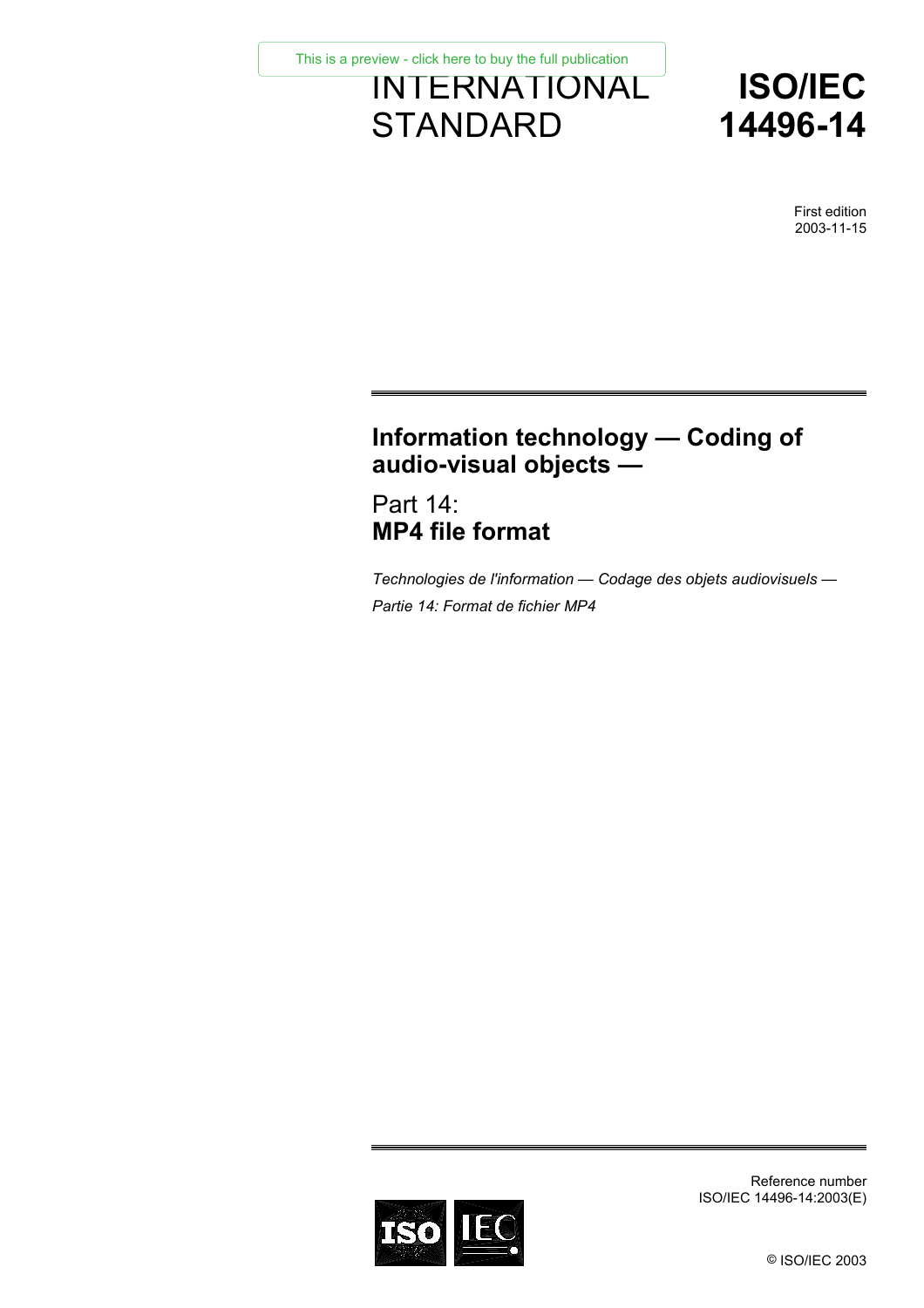#### **PDF disclaimer**

This PDF file may contain embedded typefaces. In accordance with Adobe's licensing policy, this file may be printed or viewed but shall not be edited unless the typefaces which are embedded are licensed to and installed on the computer performing the editing. In downloading this file, parties accept therein the responsibility of not infringing Adobe's licensing policy. The ISO Central Secretariat accepts no liability in this area.

Adobe is a trademark of Adobe Systems Incorporated.

Details of the software products used to create this PDF file can be found in the General Info relative to the file; the PDF-creation parameters were optimized for printing. Every care has been taken to ensure that the file is suitable for use by ISO member bodies. In the unlikely event that a problem relating to it is found, please inform the Central Secretariat at the address given below.

ISO copyright office Case postale 56 • CH-1211 Geneva 20 Tel. + 41 22 749 01 11 Fax + 41 22 749 09 47 E-mail copyright@iso.org Web www.iso.org

Published in Switzerland

<sup>©</sup> ISO/IEC 2003

All rights reserved. Unless otherwise specified, no part of this publication may be reproduced or utilized in any form or by any means, electronic or mechanical, including photocopying and microfilm, without permission in writing from either ISO at the address below or ISO's member body in the country of the requester.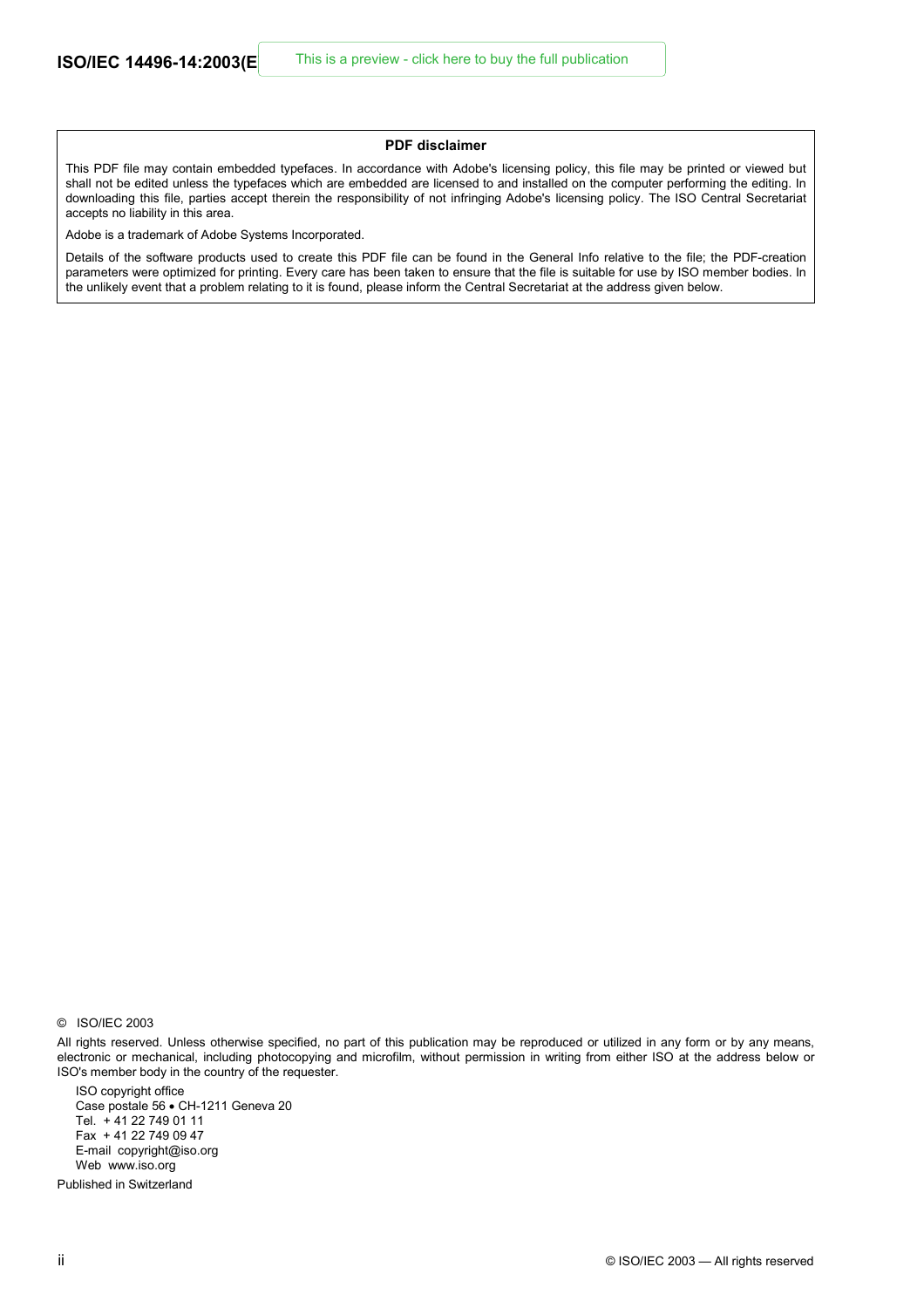# **Contents**

| 0.1              |  |  |
|------------------|--|--|
| 0.2              |  |  |
| 0.3              |  |  |
| 0.4              |  |  |
| 1                |  |  |
| $\mathbf{2}$     |  |  |
| 3                |  |  |
| 3.1              |  |  |
| 3.2              |  |  |
| 3.3              |  |  |
| 3.4              |  |  |
| 3.5              |  |  |
| $\blacktriangle$ |  |  |
| 5                |  |  |
| 5.1              |  |  |
| 5.2              |  |  |
| 5.3              |  |  |
| 5.4              |  |  |
| 5.5              |  |  |
| 5.6              |  |  |
| 5.7              |  |  |
| 6                |  |  |
|                  |  |  |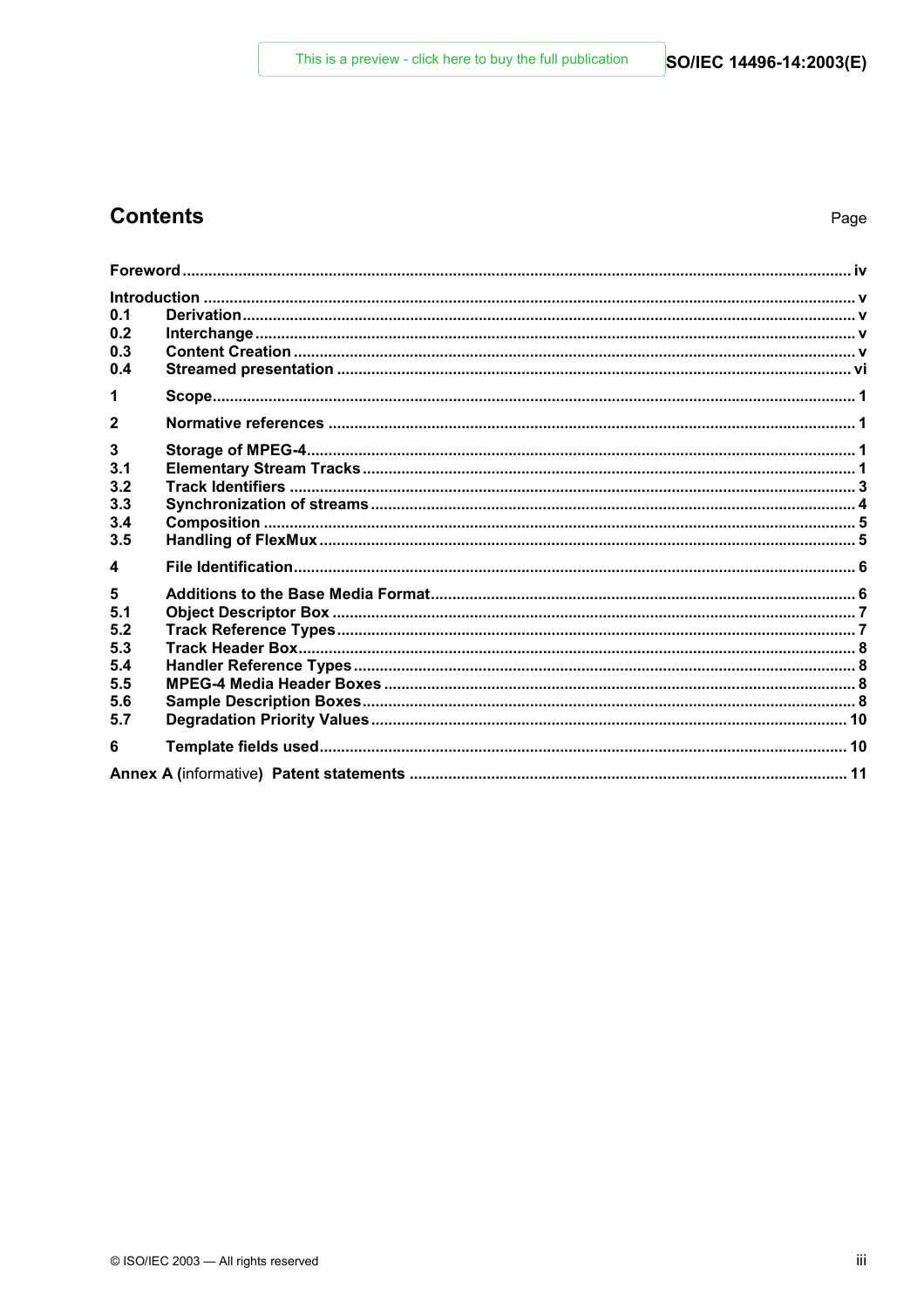## **Foreword**

ISO (the International Organization for Standardization) and IEC (the International Electrotechnical Commission) form the specialized system for worldwide standardization. National bodies that are members of ISO or IEC participate in the development of International Standards through technical committees established by the respective organization to deal with particular fields of technical activity. ISO and IEC technical committees collaborate in fields of mutual interest. Other international organizations, governmental and non-governmental, in liaison with ISO and IEC, also take part in the work. In the field of information technology, ISO and IEC have established a joint technical committee, ISO/IEC JTC 1.

International Standards are drafted in accordance with the rules given in the ISO/IEC Directives, Part 2.

The main task of the joint technical committee is to prepare International Standards. Draft International Standards adopted by the joint technical committee are circulated to national bodies for voting. Publication as an International Standard requires approval by at least 75 % of the national bodies casting a vote.

ISO/IEC 14496-14 was prepared by Joint Technical Committee ISO/IEC JTC 1, *Information technology*, Subcommittee SC 29, *Coding of audio, picture, multimedia and hypermedia information*.

ISO/IEC 14496 consists of the following parts, under the general title *Information technology — Coding of audio-visual objects*:

- *Part 1: Systems*
- *Part 2: Visual*
- *Part 3: Audio*
- *Part 4: Conformance testing*
- *Part 5: Reference software*
- *Part 6: Delivery Multimedia Integration Framework (DMIF)*
- *Part 7: Optimized reference software for coding of audio-visual objects*
- *Part 8: Carriage of ISO/IEC 14496 contents over IP networks*
- *Part 9: Reference hardware description*
- *Part 10: Advanced Video Coding (AVC)*
- *Part 11: Scene description and application engine*
- *Part 12: ISO base media file format*
- *Part 13: Intellectual Property Management and Protection (IPMP) extensions*
- *Part 14: MP4 file format*
- *Part 15: Advanced Video Coding (AVC) file format*
- *Part 16: Animation Framework eXtension (AFX)*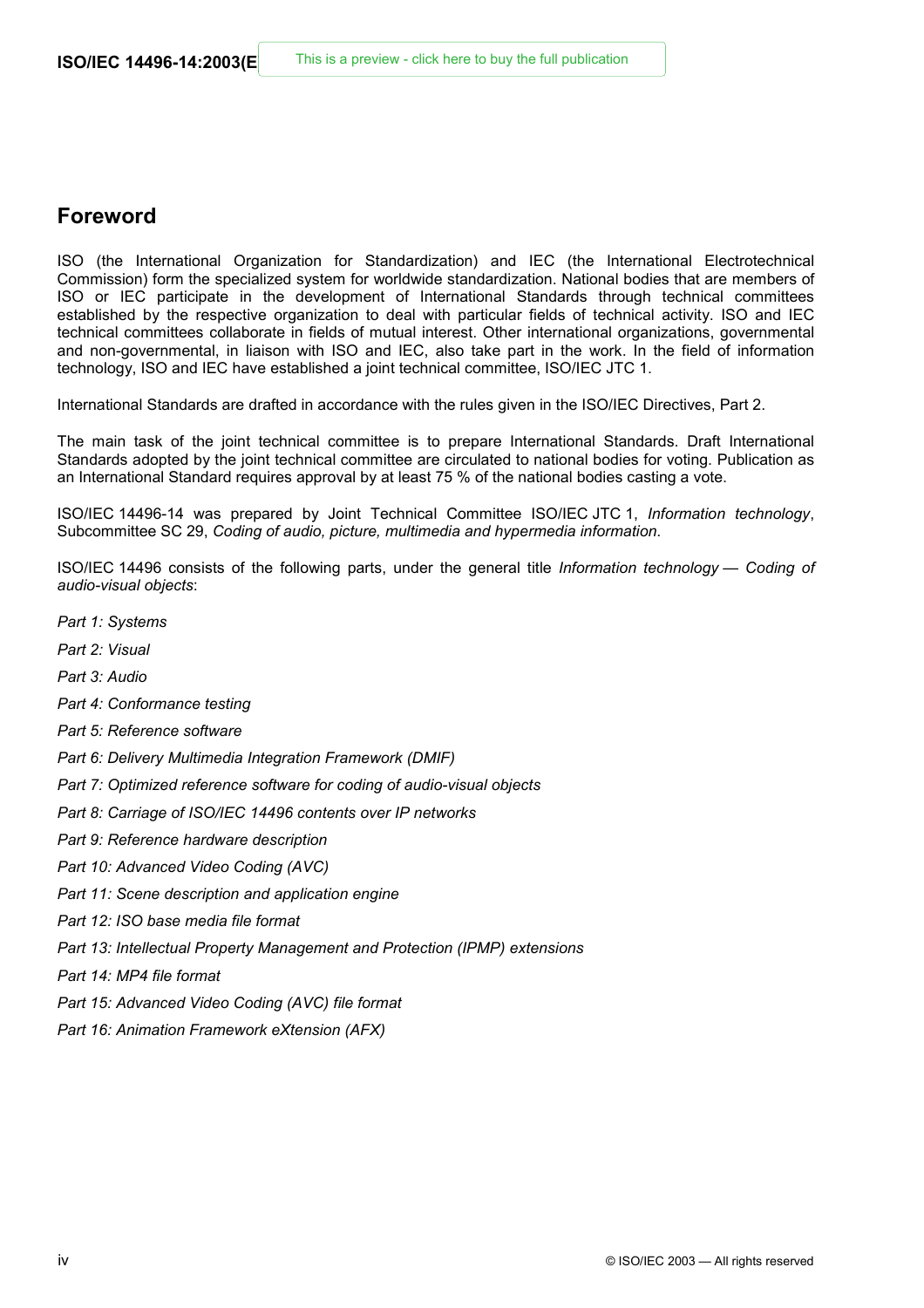## **Introduction**

#### **0.1 Derivation**

This specification defines MP4 as an instance of the ISO Media File format [ISO/IEC 14496-12 and ISO/IEC 15444-12].

The general nature of the ISO Media File format is fully exercised by MP4. MPEG-4 presentations can be highly dynamic, and there is an infrastructure — the Object Descriptor Framework —, which serves to manage the objects and streams in a presentation. An Initial Object Descriptor serves as the starting point for this framework. In the usage modes documented in the ISO Media File, an Initial Object Descriptor would normally be present, as shown in the following diagrams.

#### **0.2 Interchange**

The following diagram gives an example of a simple interchange file, containing two streams.



#### **Figure 1 — Simple interchange file**

### **0.3 Content Creation**

In the following diagram, a set of files being used in the process of content creation is shown.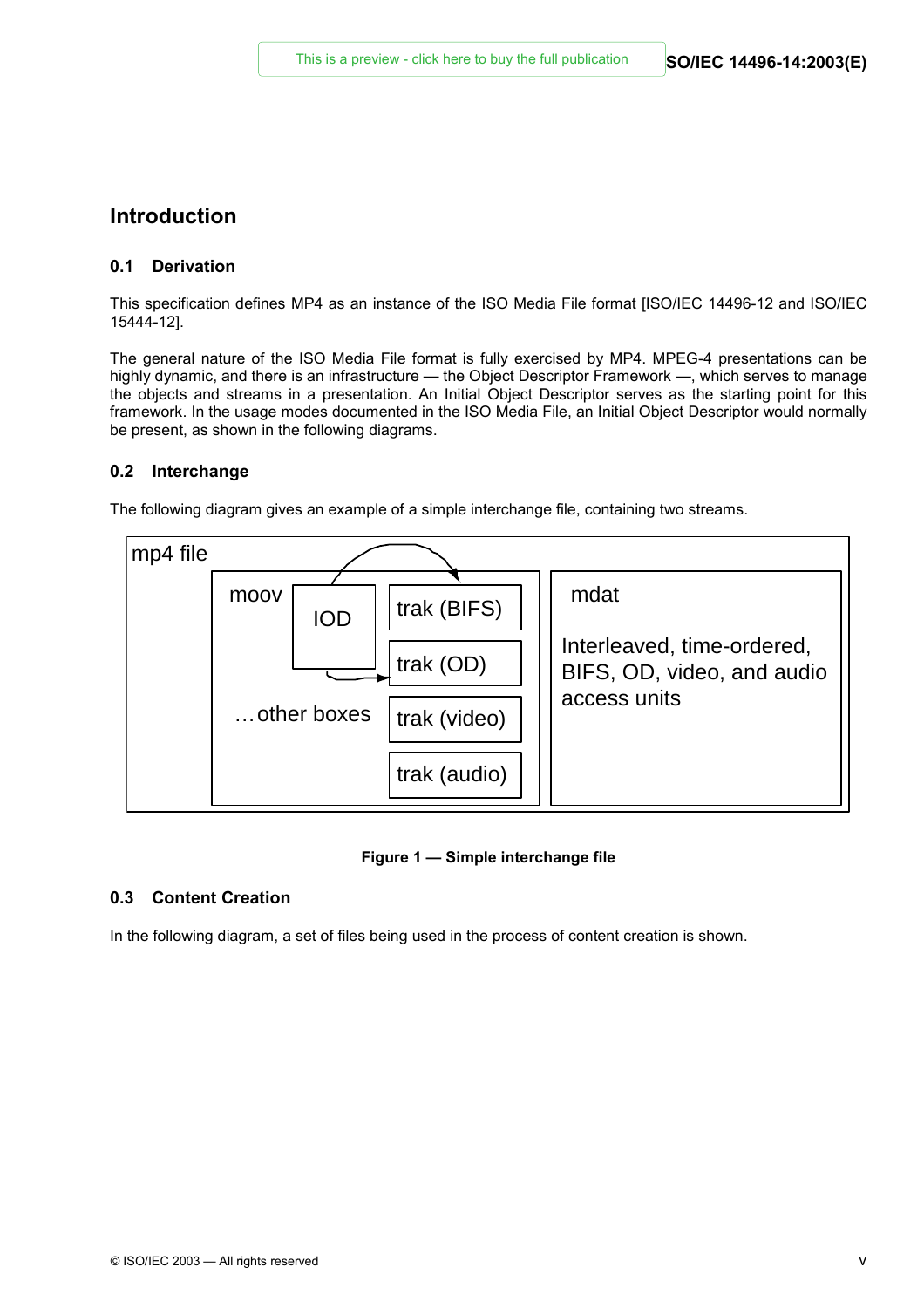

**Figure 2 — Content Creation File** 

### **0.4 Streamed presentation**

The following diagram shows a presentation prepared for streaming over a multiplexing protocol, only one hint track is required.